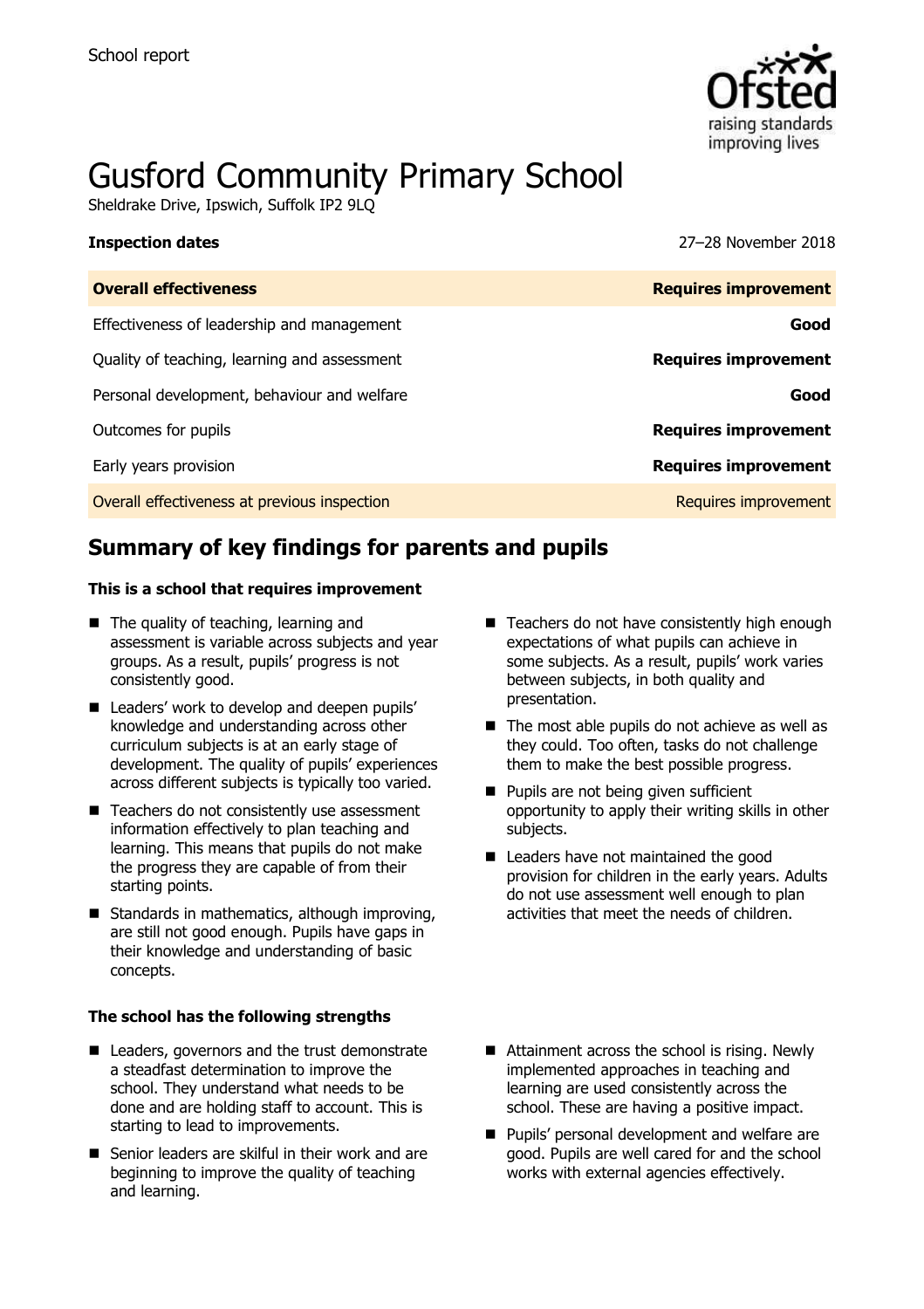

## **Full report**

### **What does the school need to do to improve further?**

- Further develop the effectiveness of leadership and management by:
	- continuing to refine and sharpen all leaders' monitoring of the quality of teaching to ensure that teaching and learning are consistently good across the school
	- ensuring that the quality of teaching, learning and assessment across all wider curriculum subjects is of a consistently high quality so pupils achieve well in a range of subjects
	- developing the curriculum so it consistently provides a broad range of interesting and demanding learning experiences that build upon pupils' prior knowledge, understanding and skills.
- Develop the consistency of the quality of teaching, learning and assessment by ensuring that:
	- teachers have high expectations across all subjects about what pupils can achieve so that pupils make better progress and show more care about how they present their work
	- teachers use assessment information to plan learning that meets the needs of pupils from their varied starting points, including the most able
	- teachers regularly correct pupils' misconceptions so pupils master basic mathematical concepts and, consequently, make better progress in mathematics
	- pupils are given opportunities to practise their writing in subjects other than English.
- Improve the effectiveness of early years by making sure that all adults use assessment information precisely and routinely to plan opportunities for children to make the best possible progress from their starting points.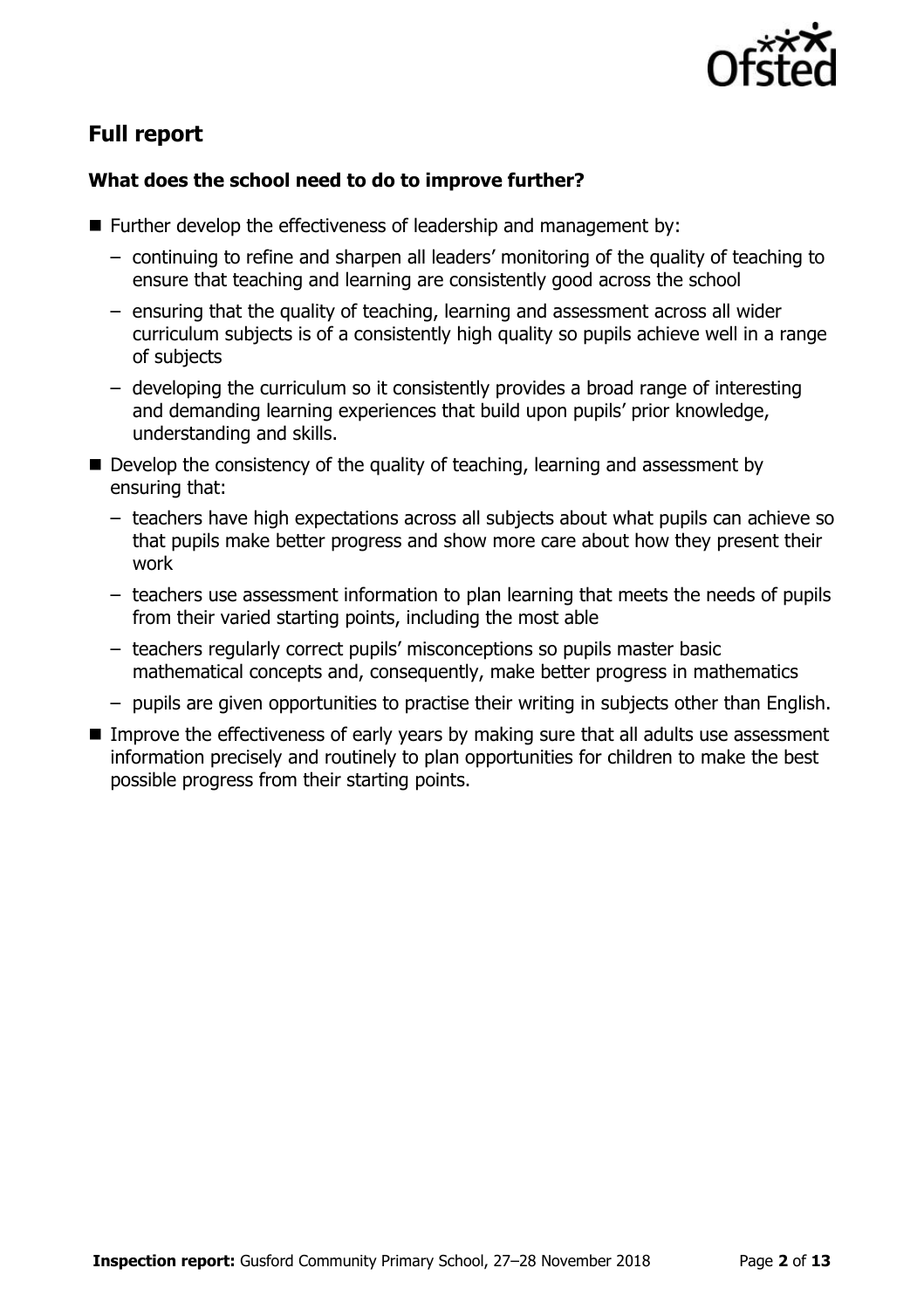

# **Inspection judgements**

#### **Effectiveness of leadership and management Good**

- Since their arrival at Gusford Community Primary School, the headteacher, deputy and assistant headteachers have made rapid improvements in dealing with weaknesses throughout the school. They acknowledge that there is still more to do – particularly in ensuring that the quality of teaching, learning and assessment is consistently effective – but demonstrate determination and resilience in ensuring that standards continue to rise.
- Collectively, senior leaders are an effective team. They are well thought of and respected by staff. All staff are motivated to support continued improvement. They value the training opportunities they access. This was confirmed by the Ofsted staff questionnaire, where staff report feeling proud to work at Gusford. Furthermore, those teachers new to the profession are overwhelmingly positive about the support and development they receive from both school leaders and the trust.
- Since arriving at the school, the headteacher has reviewed provision and wasted no time in ensuring that staff understand their roles and responsibilities. The headteacher is supported well by the skilled senior leadership team. In particular, leaders' 'hands-on' support with planning and teaching is ensuring that teachers are developing and improving their practice.
- Leaders have applied the recommendations of the pupil premium review effectively. Their use of the pupil premium funding is purposeful and more evaluative. It provides carefully considered, individualised support for disadvantaged pupils. As a result of this work, there are clear signs that disadvantaged pupils are starting to catch up with other pupils nationally and make the progress they are capable of.
- Upon their arrival, senior leaders put in place a more reliable assessment system. This is positively transforming teachers' ability to discuss pupils' progress in the information supplied to the school's 'achievement team meetings'. Consequently, this is increasing teachers' understanding of their accountability for the progress all pupils in their class make.
- Both the English and mathematics leaders know precisely what is required to continue the rapid improvement of the subjects they lead. They are knowledgeable and are successfully influencing the development of English and mathematics teaching that is needed to secure better progress for pupils. They are both realistic and accurate in their evaluation that there is more work to be done to monitor but have the skill set and determination to both challenge and support teachers well.
- Leaders use additional funding for those pupils with special educational needs and/or disabilities (SEND) appropriately. Leaders' well-thought-out provision makes sure that these pupils have targeted and effective support in school. The special educational needs coordinator (SENCo) has a clear understanding about what is needed to further improve the provision for pupils. Leaders have also increased their capacity to improve the quality of teaching for pupils with SEND by recently recruiting an assistant SENCo.
- The primary school physical education (PE) and sport premium funding is used well. Pupils have a wide range of opportunities to take part in sports clubs with specialist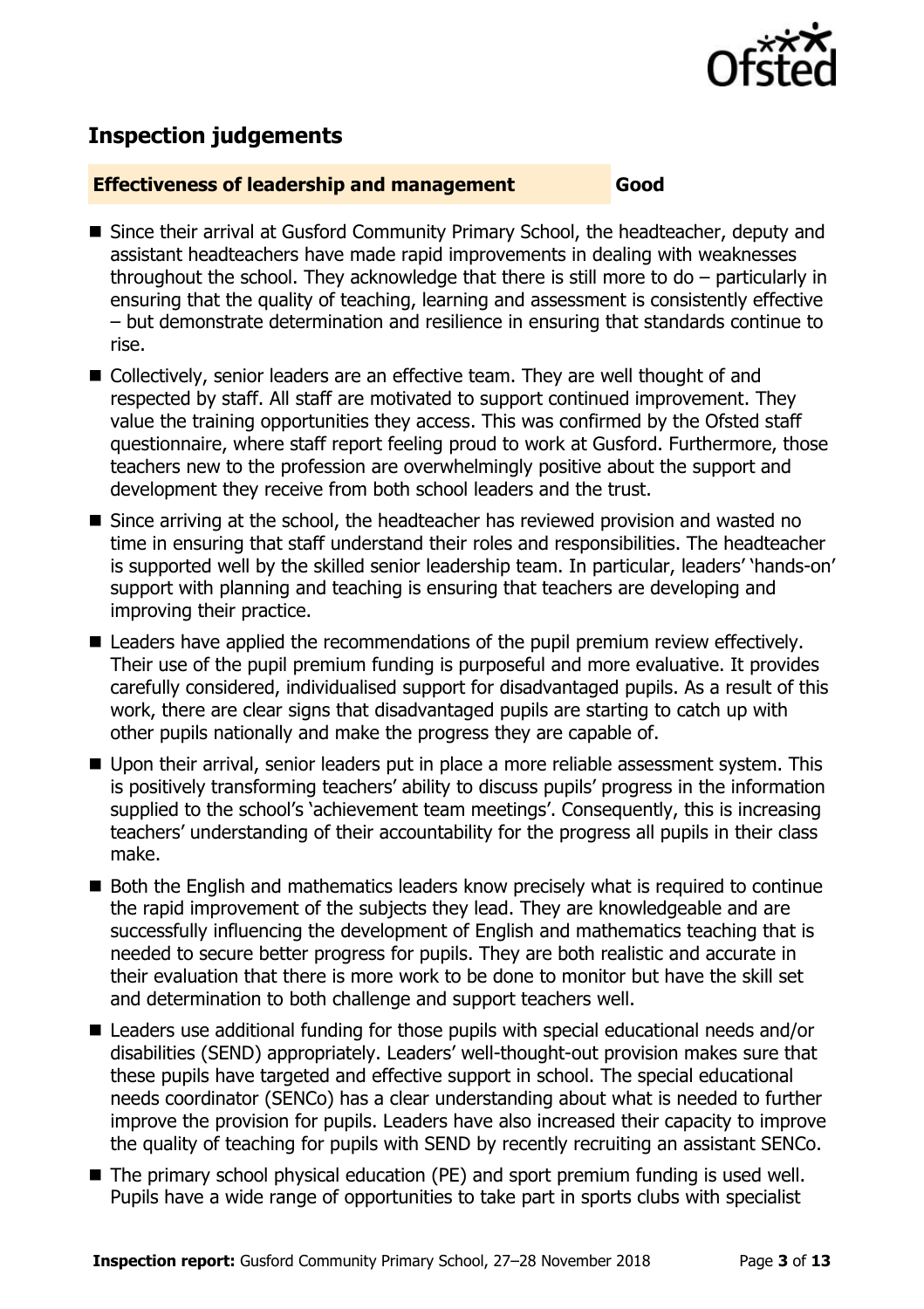

coaching, including during breakfast and lunchtimes. The funding has also been used to train teachers to use resources well in PE lessons. This has, for example, improved the quality of gymnastics because teachers feel more confident accessing and using equipment to support their teaching of gymnastic skills.

- Since the previous inspection, the trust has secured a skilful permanent leadership team and has improved the rigour with which it provides support and challenge to leaders. For example, the trust leads 'academy improvement group' meetings. This is supporting leaders to secure more rapid improvements.
- The headteacher makes use of all opportunities for external support to improve the school. For example, effective use of funding from Ipswich Opportunity Area is contributing towards high-quality leadership training. In addition to this, leaders are participating in peer reviews and these are developing leaders' strategic knowledge, skills and understanding. Other external support – such as the work of the school's chosen external 'Aspire' adviser – is effective in providing additional support to the headteacher. This is helping her secure more rapid, sustained improvements.
- Pupils have a sound understanding of fundamental British values and talk knowledgeably about how they apply them to their day-to-day life. For example, pupils say they are all equal and show a good understanding of different cultures and religions. This was further evidenced in the work pupils complete based upon the exploration of different religions, including Christianity, Hinduism and Judaism.
- Leaders are monitoring the quality of teaching regularly. They use both external support and internal advice from the trust, identifying areas to develop, evaluating what is needed and implementing actions. This is having a significant impact on improving the quality of teaching. Leaders identify that they need to refine and sharpen this work to ensure that the quality of teaching and learning is consistent and all teachers sustain high expectations of what pupils can and should achieve.
- Much work has been done with parents and carers to improve communication and work in partnership to support pupils at home and in school. Overall, parents value leaders' work and are generally positive about the differences made. One parent summarised the views of the majority, saying, 'I am happy with the direction the school is headed in.'
- Leaders have reviewed the wider curriculum to ensure that all subjects receive full coverage and that there is a clear progression through the skills pupils are taught. They are fully aware that the newly implemented curriculum has not had sufficient time to become embedded and is still in its early stages of making a difference to the progress pupils make across all subject areas. Currently, the quality of pupils' teaching and learning in subjects other than English and mathematics is too varied.

#### **Governance of the school**

■ The local governing body (LGB) is well informed about the life of the school, pupils' outcomes, the quality of teaching and the impact of leaders. This is also because – in addition to being well trained – governors visit the school regularly and receive informative, evaluative reports from leaders. The LGB has a wide set of skills and uses them appropriately to ask challenging questions to bring about further improvements.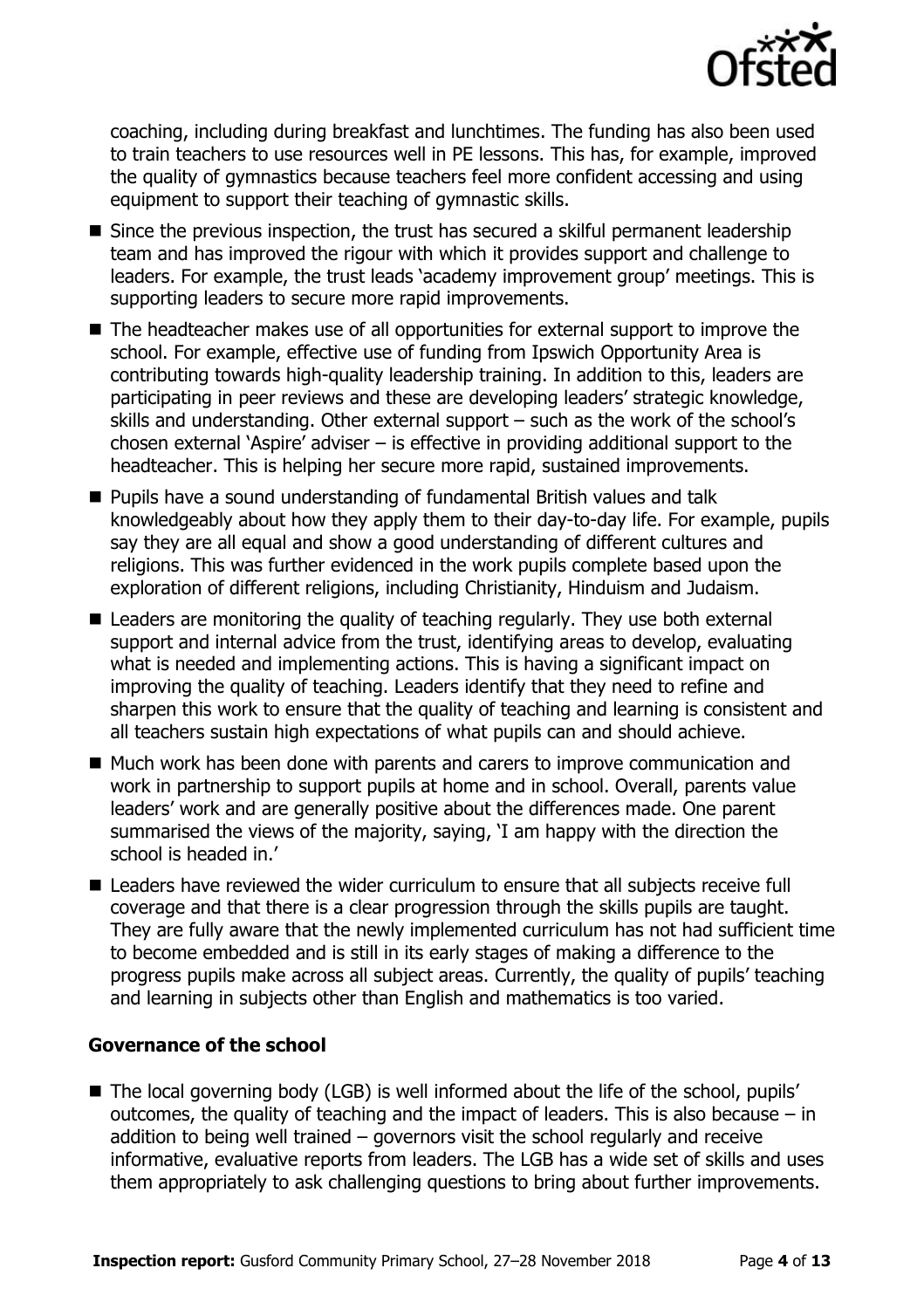

- The LGB provides both support and challenge to the leadership team. Governors have worked with the headteacher to arrange for external scrutiny to ensure that what they are being told is an accurate reflection of the school's performance.
- Members of the LGB are now more diligent and rigorous in carrying out their responsibilities to safeguard pupils. For example, safeguarding is a standing agenda item in governing body meetings. The governor responsible for overseeing and monitoring safeguarding carries out her role thoroughly, with regular visits and checks so she can report to the LGB each time it meets.

### **Safeguarding**

- $\blacksquare$  The arrangements for safeguarding are effective.
- Leaders ensure that the school's safeguarding systems are rigorous and all training is kept up to date. Discrepancies in the checks made to ensure that staff are suitable to work with children which were found at the previous inspection have been eradicated. Leaders have been meticulous in monitoring the implementation of agreed safeguarding procedures and ensuring that all staff follow the agreed procedures. Furthermore, the development of the family engagement team (FET) has strengthened this work.
- There is a securely embedded safeguarding culture across the school. Staff know their pupils very well, and the quality of relationships with pupils is a strength of the school. Staff are well trained and therefore know what to do should they have a concern about a pupil's safety or welfare.
- $\blacksquare$  Leaders including governors ensure that all appropriate checks are made on staff when they are appointed. The school business manager ensures that all appropriate records are kept and maintained. Additionally, the designated safeguarding governor has a clear oversight of this work and routinely checks to ensure that all adults are suitable to work with children.
- Leaders and the FET look after the additional needs of vulnerable pupils and those that face additional hardships in their lives well. They work very closely with external agencies – including mental health services and the local authority – to ensure that children get the extra help they need to thrive in school.
- $\blacksquare$  Pupils spoken to were unanimous in their view that they feel safe in school and know how to keep themselves safe, inside and outside school, including when using the internet. Equally, parents feel that the school keeps their children safe and well looked after.

### **Quality of teaching, learning and assessment Requires improvement**

- $\blacksquare$  The quality of teaching, learning and assessment while improving remains variable across different classes in reading, writing, mathematics and the wider curriculum subjects.
- Not all teachers routinely use assessment information well to plan teaching to meet the varying needs of pupils. Teachers do not take enough account of pupils' previous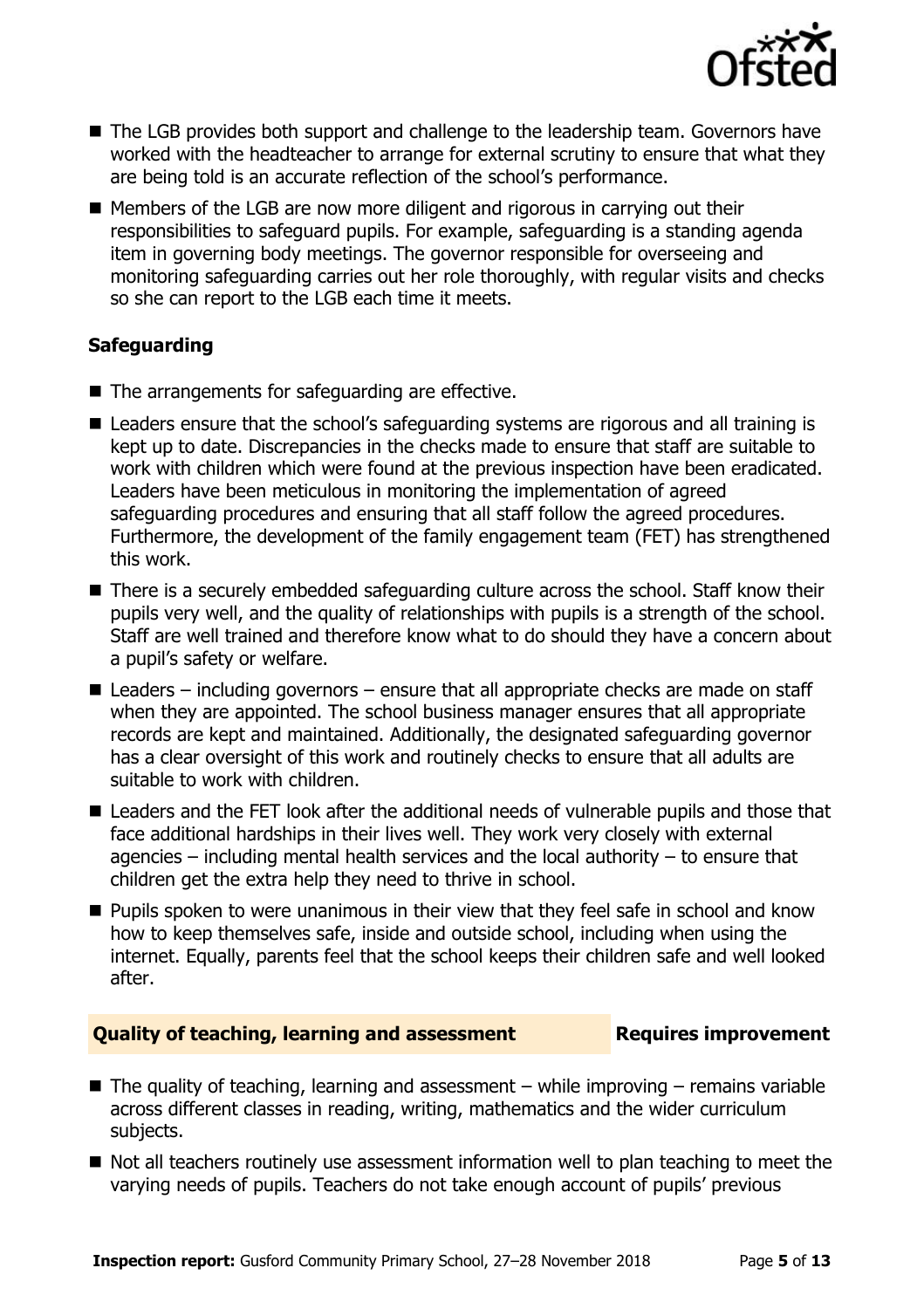

learning to set high expectations about what they should and could achieve.

- The needs of the most able pupils are not consistently being met. Although teachers provide a range of 'bronze', 'silver', 'gold' and 'platinum' challenges, teachers do not routinely check whether these pupils are accessing the right level of challenge or when they are ready to achieve more in their learning.
- **Pupils do not receive sufficient opportunity to develop, practise and extend their** knowledge and understanding in mathematics. Teachers do not consistently spot and deal with pupils' misconceptions sufficiently well. Consequently, this is preventing pupils from building up a secure understanding of basic mathematical concepts and, therefore, too many pupils do not make good progress over time.
- The standard of writing in English has improved across the school. In English lessons, pupils learn how to organise their writing for different purposes and audiences and use appropriate grammar and punctuation. However, pupils' application of this knowledge is not consistent and the transfer of these writing skills is not evident in other curriculum subjects. Additionally, teachers' expectations of the quality of writing in curriculum subjects is not high enough. Consequently, in these cases, pupils' progress in writing weakens.
- There is an inconsistency in teachers' expectations of what pupils achieve in subjects other than mathematics and English. Here, the quality of teaching and learning in subjects other than English and mathematics is too varied. Consequently, pupils are not being given maximum opportunities to apply their knowledge and understanding to show that they can achieve well throughout the wider curriculum.
- The teaching of phonics is ensuring that pupils develop their reading skills well. Pupils in early years and key stage 1 use their understanding of letters and the sounds that they make to accurately work out unfamiliar words. Pupils who read to inspectors were proficient in their reading and were able to apply their phonics knowledge well.
- Teachers effectively promote and encourage reading. Reading is a regular occurrence across the school, with an emphasis on enjoyment. School leaders have set clear expectations about regular reading at home. These are shared with parents. Pupils spoken to during the inspection say how they enjoy reading books regularly and they make increasing progress as a result.
- Leaders make sure that teachers' planning is focused on ensuring that pupils catch up from their starting points and supports the needs of disadvantaged pupils and those pupils with SEND. This is successfully helping these pupils to make better progress than previously.
- Staff have established positive relationships with pupils. As a result, pupils show respect and demonstrate that they want to learn in lessons. Pupils routinely use the consistent prompts and reminders displayed in classrooms to help them with their learning. Teachers celebrate and promote achievement through displays of the pupils' work – especially their writing – and a high level of praise and encouragement.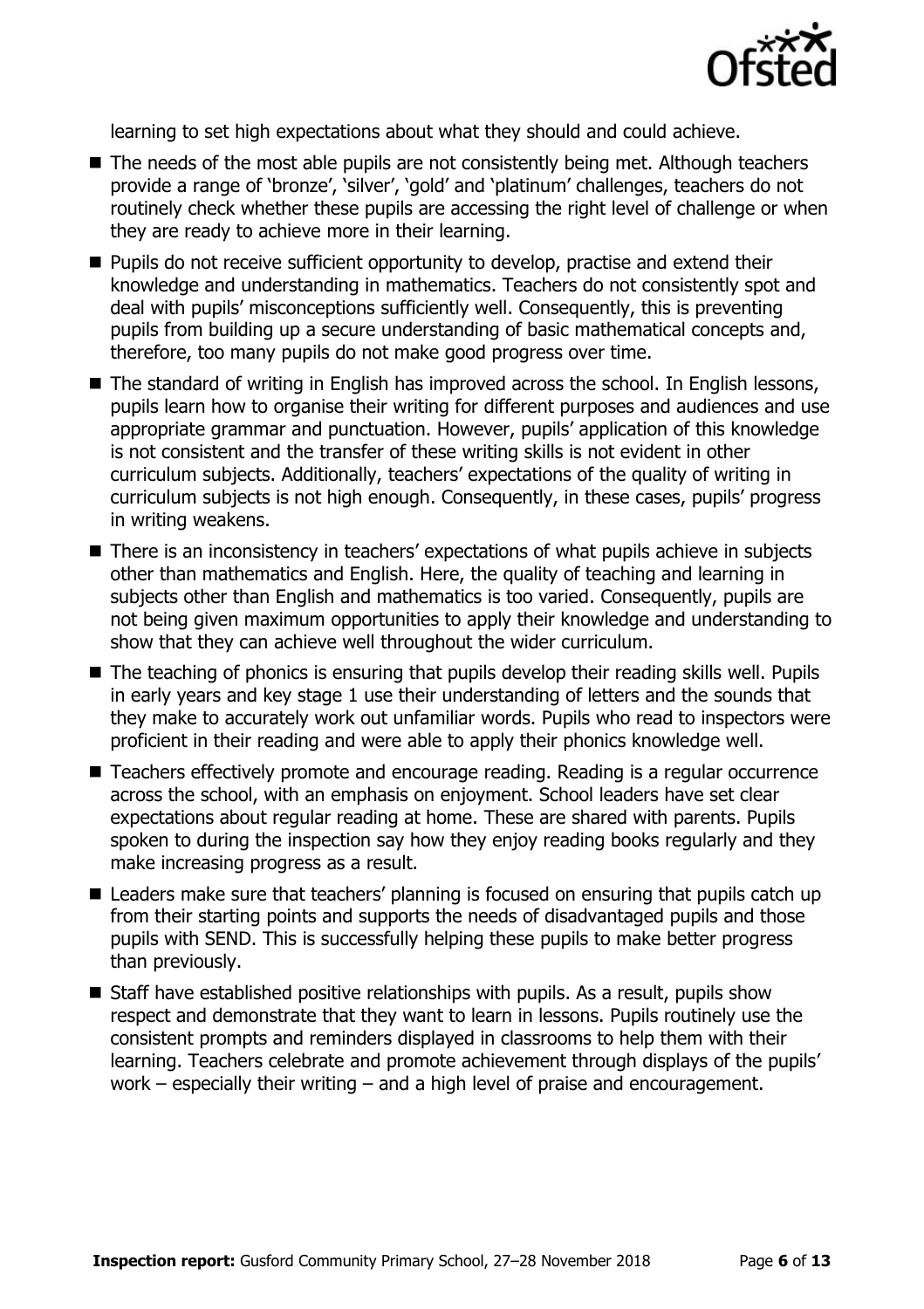

#### **Personal development, behaviour and welfare Good**

#### **Personal development and welfare**

- The school's work to promote pupils' personal development and welfare is good and a strength of the school. Throughout the school, pupils are polite, courteous, friendly and welcoming. Pupils show respect and take care of each other.
- Relationships among pupils and between teachers and pupils are of high quality. Adults promote caring, trusting relationships with pupils and between pupils. These are raising pupils' self-esteem and confidence. Adults provide positive role models and, for the school's most vulnerable pupils, these ensure that pupils are increasingly more able to sustain a positive experience at school.
- **Pupils generally have positive attitudes to learning. They are enthusiastic and keen to** answer questions to show what they know. Pupils are developing a love of learning. Where expectations are high, this is increasingly the case. It is only when pupils are not quite sure what they should be learning that some become disengaged. Additionally, when teachers' expectations are lower, some pupils do not try their best, particularly in subjects other than English.

#### **Behaviour**

- Behaviour is good. Pupils are very clear about what is expected of them and respond appropriately. Pupils consider behaving well to be very important. The school's behaviour systems have been reviewed and refined. Pupils are fully aware of how to behave and the consequences of poor behaviour. Pupils say that behaviour is good throughout the school. They also feel they can turn to any adult at the school and know their concerns will be dealt with.
- The school is a well-organised, tidy and calm environment. The conduct of pupils around the school site  $-$  including during play and lunchtime periods  $-$  is good. Pupils are respectful and polite to adults.
- **Pupils behave well in lessons. Learning is very rarely disrupted by poor behaviour.** Pupils report that, on the rare occasions it is, teachers deal with it quickly. Even when the quality of teaching does not meet their needs, pupils generally remain well mannered and compliant.
- The small number of pupils who have the potential to exhibit challenging behaviour are well supported to manage their behaviour, both inside and outside the classroom. Adults working with these pupils develop positive relationships with them. Adults' calm, nurturing manner helps pupils to understand and uphold the behaviour expectations. Consequently, exclusions have reduced and those pupils at risk of exclusion are better prepared to be successful in their learning.
- **Following decisive action by leaders, pupils are attending school more routinely.** Additionally, persistent absence is reducing. The FET has worked hard with pupils and families to support attendance and has had notable success. This is particularly the case in improving the attendance of disadvantaged pupils. Part of the FET's work has been to ensure that parents know the value of attending school regularly. This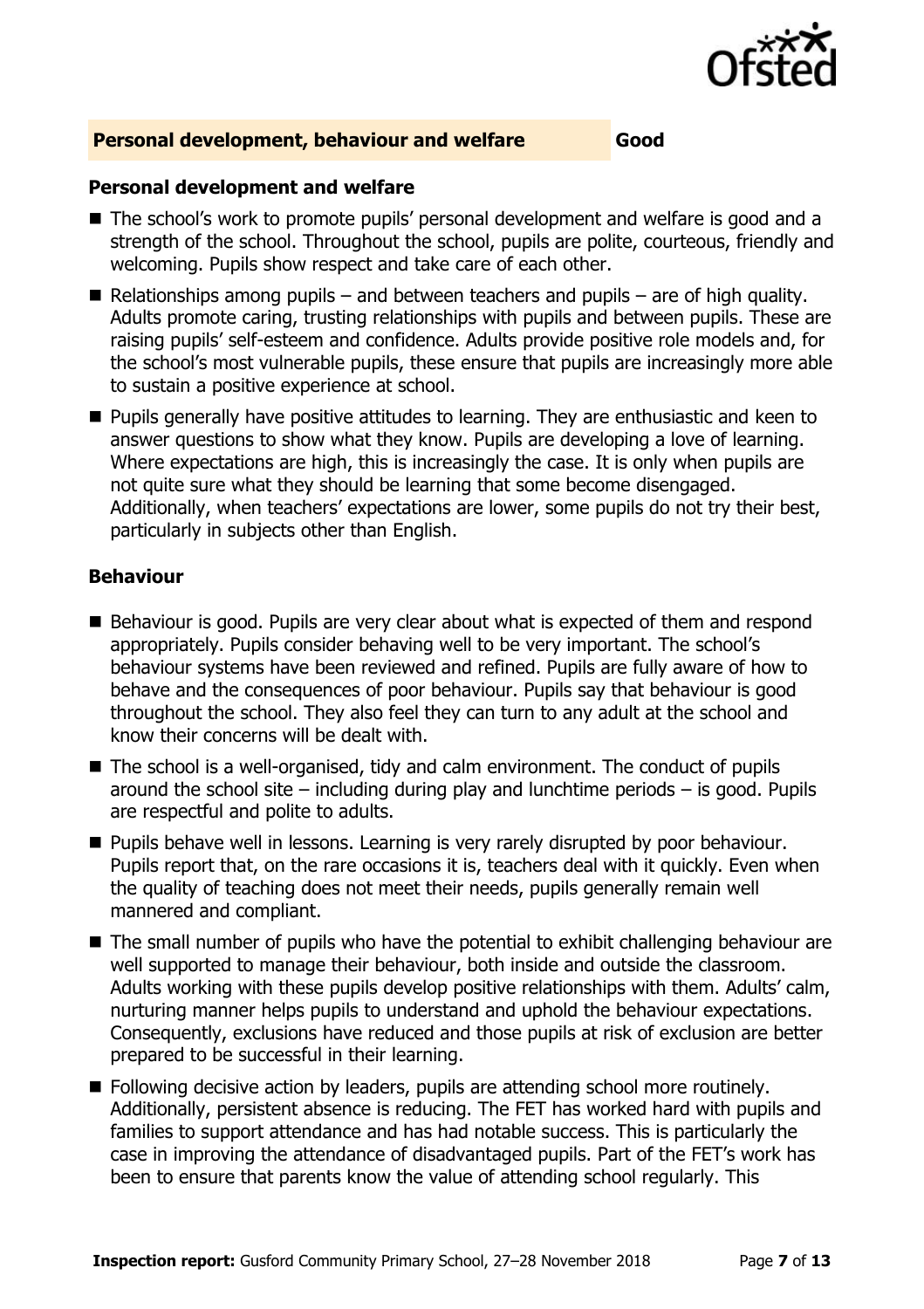

focus starts early with Nursery so that children from a young age develop good habits of attendance.

#### **Outcomes for pupils Requires improvement**

- Although, across the school, outcomes have improved over time, standards across the key stages and subjects are not yet consistently good.
- In key stage 1, the 2018 unchecked outcomes show that the proportion of pupils achieving the expected standards in reading, writing and mathematics was just below the national average. The proportion of pupils attaining greater depth was also below the national average.
- $\blacksquare$  Key stage 2 attainment outcomes in 2018 were below the national average in reading and mathematics, but above average in writing. The proportion of pupils attaining the higher standards was below the national average in reading and mathematics. It was below average at greater depth in writing. However, these outcomes show an improving trend over time.
- $\blacksquare$  In 2018, the proportion of pupils achieving the expected standard in combined reading, writing and mathematics improved. The 2018 outcome for this measure – although still below the national average – was a significant improvement on previous years. Most significantly, the key stage 2 outcomes in 2018 showed that there was an improvement in the progress pupils made separately in reading, writing and mathematics.
- Leaders have identified specific needs in the current Year 6 cohort. The steps they have taken to address these are being positively reflected in the current assessment information. Leaders have identified that, in key stage 2, some pupils' progress is still not strong enough to close gaps in their knowledge, understanding and skills from key stage 1. Inspection evidence shows that current Year 6 pupils are making better progress in reading, writing and mathematics compared to previous years.
- Carefully considered spending of additional funding ensures that the emotional, social and behavioural needs  $-$  as well as the academic needs  $-$  of pupils with SEND are met well. These pupils are progressing better from their starting points because of individualised support. Although improving, over time, the progress made by this group of pupils in reading, writing and mathematics remains variable.
- As a result of the previous quality of mathematics teaching, pupils have gaps in their mathematical understanding. Teachers are now focusing on filling these and are developing pupils' fluency and confidence with number problems. However, leaders identify that this is still a work in progress to secure greater consistency so that all pupils achieve well in mathematics.
- For the past three years, the proportion of pupils attaining the expected standard in the Year 1 phonics screening check has been improving. In both 2017 and 2018, it was above the national average. Pupils in Year 1 continue to benefit from a systematic approach to the teaching of skills in phonics.
- Over time, the achievement of disadvantaged pupils has trailed behind that of other pupils in the school and of other pupils nationally. Evidence from the inspection shows that disadvantaged pupils' attainment and progress across the school are improving.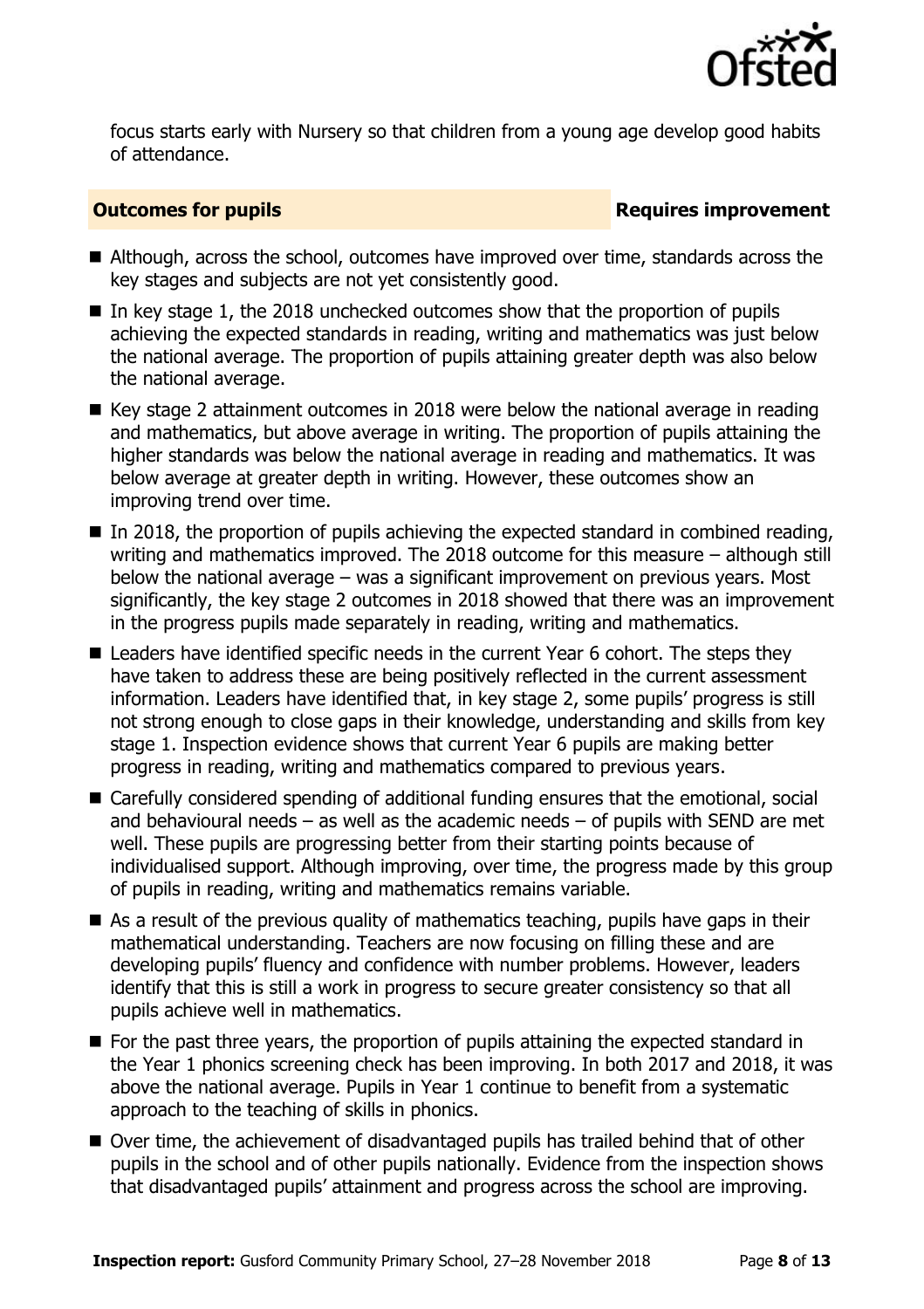

Consequently, the difference between disadvantaged pupils and others nationally is diminishing.

■ The most recent school assessment information shows that a higher proportion of current Year 6 pupils are likely to reach the expected standards in reading, writing and mathematics. As a result, they are now being better prepared for the next stage of their education than pupils previously.

#### **Early years provision Requires improvement**

- Despite leaders' dedication, the quality of teaching and learning is not ensuring that children make good progress from their starting points. While planning is in place to identify priorities, the good provision at the previous inspection has not been fully sustained.
- Leaders report that children start in the early years with knowledge and abilities that are lower than those typical for their age. Inspection evidence confirms this to be accurate. Over time, the proportion of children reaching a good level of development by the end of Reception has been improving. However, it is still just below the national average. Furthermore, inspection evidence shows that current children are making inconsistent progress from their different starting points, due to the variable quality of teaching, learning and the use of assessment.
- Assessments of children's learning are regularly undertaken. However, teachers do not consistently ensure that the information they gather is used to plan and provide activities and opportunities that develop learning to the full. As a result, children do not routinely make good progress.
- The indoor and outside environment potentially provide a wide range of independent and directed activities to enable children to develop and practise their skills, knowledge and understanding. However, the activities planned are not specific enough to consistently meet children's needs from their starting points, taking into account the prior assessment information.
- Children in early years are confident in their environment. They demonstrate that they are ready to learn and show signs of wanting to do more. Children enthusiastically talked to inspectors and were inquisitive and eager to carry out tasks. For example, children were very keen to share the model menorahs they were making as part of their work linked to Hanukkah. They were able to talk about how they made them and the decisions they made to improve them.
- Children respond positively to adults, and their relationships with adults are trusting and respectful. Routines are well established and children behave appropriately. This contributes to ensuring that children feel happy and confident in talking about their learning and wanting to do well.
- Safeguarding in the early years is effective and welfare requirements are met. Staff have received appropriate training and the environment is safe and secure.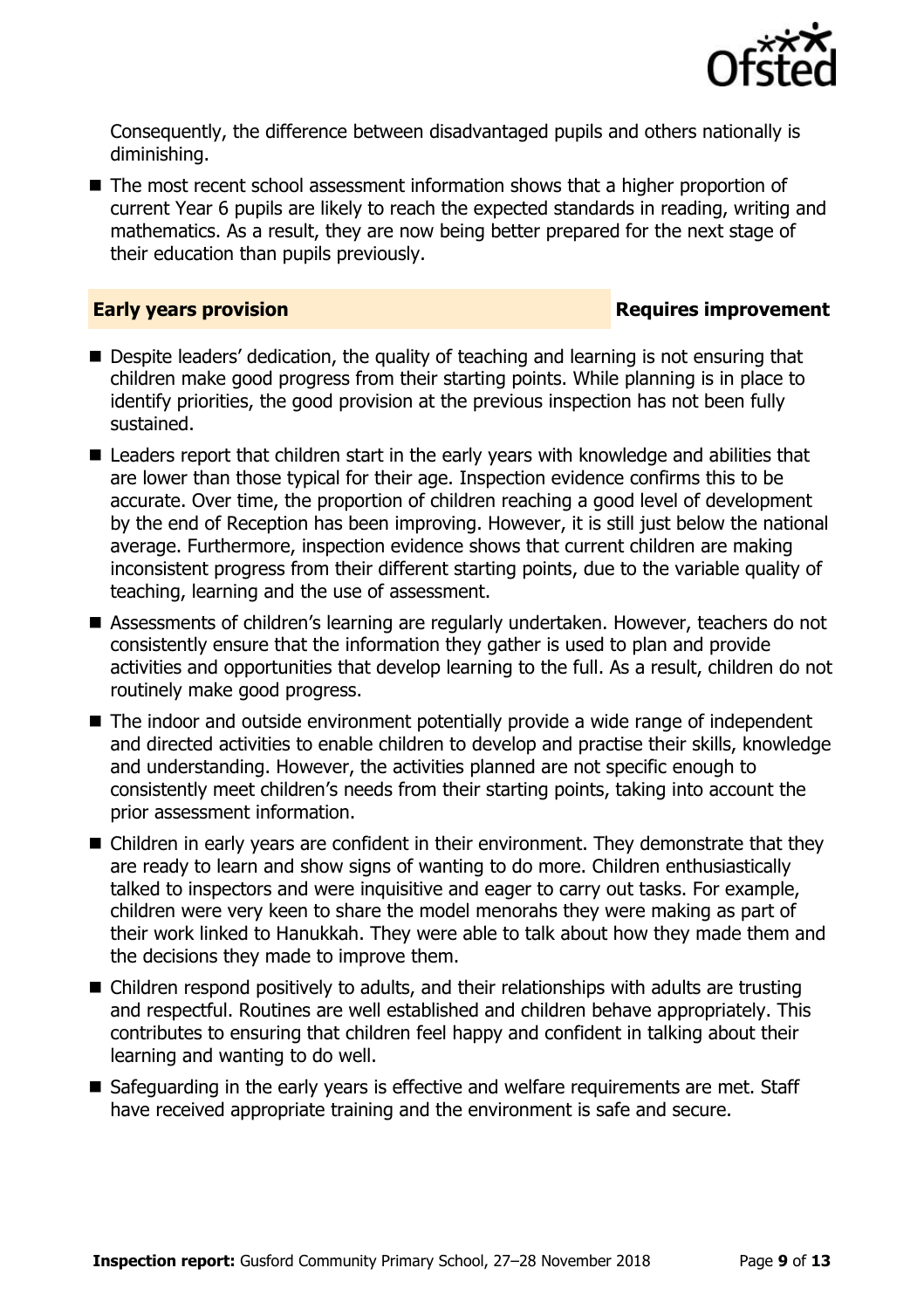

# **School details**

| Unique reference number | 139803         |
|-------------------------|----------------|
| Local authority         | <b>Suffolk</b> |
| Inspection number       | 10054997       |

This inspection of the school was carried out under section 5 of the Education Act 2005.

| Type of school                      | Primary                    |
|-------------------------------------|----------------------------|
| School category                     | Academy sponsor-led        |
| Age range of pupils                 | 3 to 11                    |
| Gender of pupils                    | Mixed                      |
| Number of pupils on the school roll | 597                        |
| Appropriate authority               | Board of trustees          |
| Chair                               | Marilyn Toft               |
| <b>Headteacher</b>                  | Claire Claydon             |
| Telephone number                    | 01473 682 148              |
| Website                             | www.gusford.suffolk.sch.uk |
| <b>Email address</b>                | admin@gusfordprimary.net   |
| Date of previous inspection         | 22 March 2017              |

### **Information about this school**

- Gusford Community Primary School is larger than the average-sized primary school.
- The school became part of the Active Learning Academy Trust in September 2013. The Active Learning Trust board has put an LGB in place to oversee leadership within the school. The role of the LGB is to have delegated responsibility for strategic direction, hold the school to account for educational performance and oversee the financial performance and compliance of the school. There is a chief executive officer (CEO) of the trust.
- The headteacher joined the school in September 2017. The deputy headteacher and one assistant headteacher started at Gusford in January 2018 and another assistant headteacher began more recently in September 2018.
- The school receives additional support from Ipswich Opportunity Area funding and a National Association of Head Teachers Aspire adviser.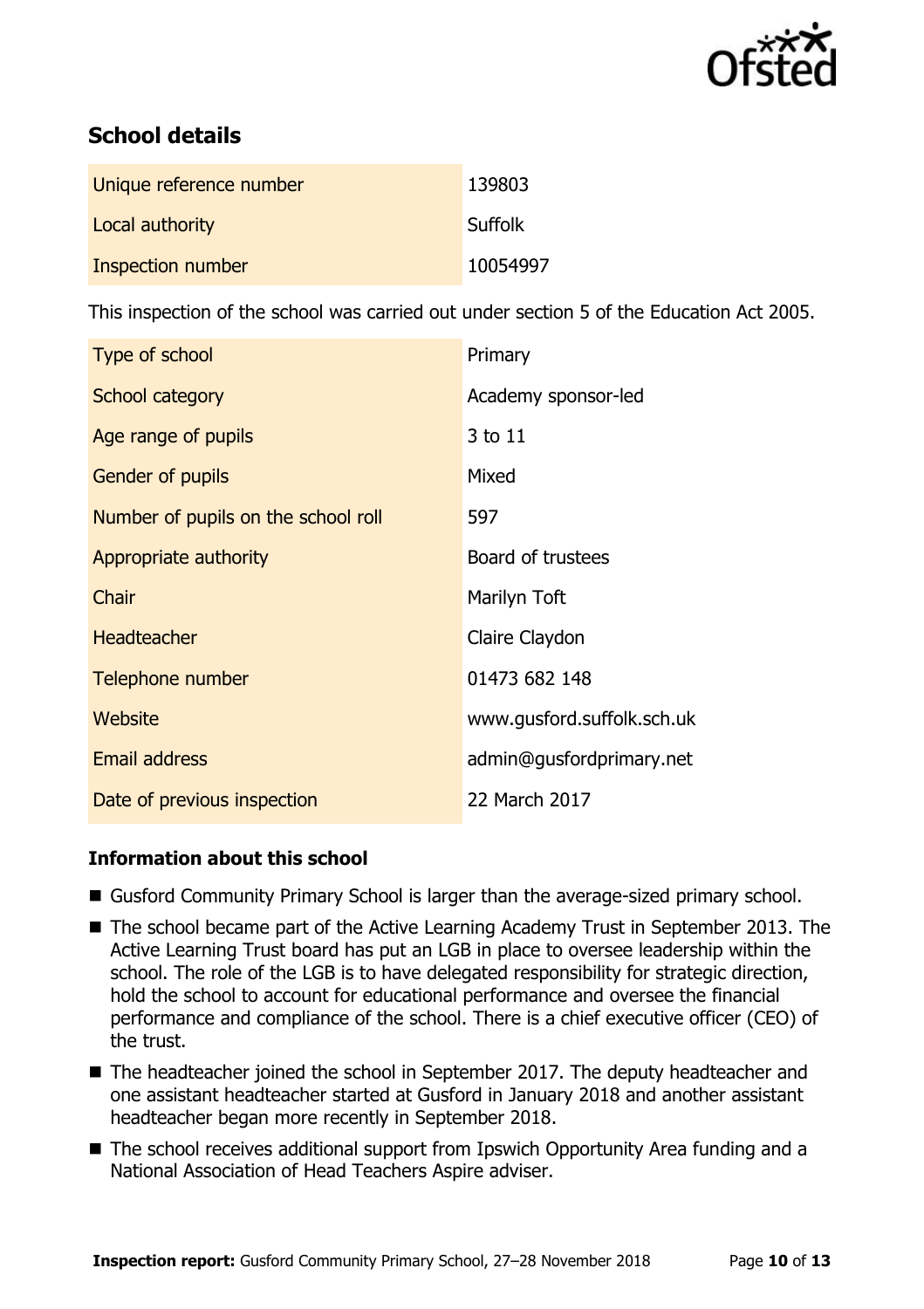

- Many staff changes have taken place since the previous inspection. A high proportion of the teachers are new to the school within the last 18 months.
- The proportion of pupils known to be eligible for pupil premium funding is similar to the national average.
- The proportion of pupils with SEND support is just above average.
- The proportion of pupils who have an education, health and care plan is below average.
- The proportion of pupils whose first language is not, or believed not to be, English is below the national average.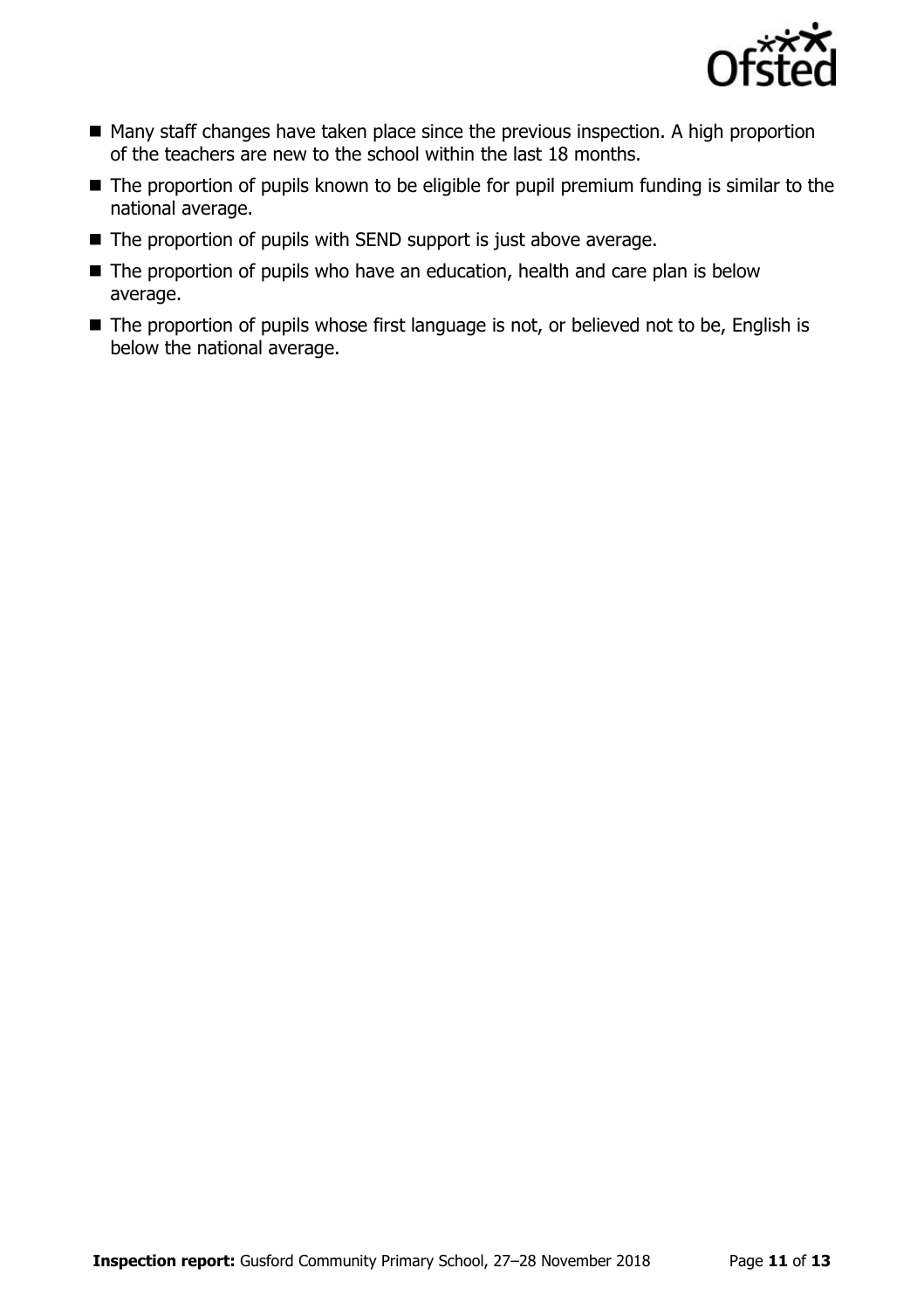

# **Information about this inspection**

- Learning was observed in all classes by more than one inspector. The majority of learning was observed jointly with the headteacher, deputy headteacher and the two assistant headteachers. Additionally, pupils joined an inspector for a walk around the school to discuss the school's work. Leaders also joined inspectors to scrutinise a wide range of children's and pupils' books.
- **Inspectors talked with pupils throughout the inspection to ascertain their views about** their school experience and met with a group of pupils from the school council. One inspector heard pupils read and two others joined staff and pupils in school assemblies.
- The lead inspector spoke to the Active Learning Trust CEO and the trust's school improvement director in a telephone conference call and met with a trust representative. Additionally, the lead inspector held a telephone conversation with another trust representative who works closely with the school. A separate meeting was held with members of the LGB, including the chair and vice-chair.
- Inspectors met and worked closely with all senior leaders who also hold roles leading assessment, English, mathematics and the curriculum. In addition, the lead inspector met the school business manager to talk about the checks made to ensure that all staff are suitable to work with children.
- Inspectors observed other aspects of the school's work, small-group work and a sports event that was happening during the second day of the inspection. The lead inspector also met with the FET team to discuss safeguarding, attendance and aspects of pupils' personal development and welfare.
- Inspectors spoke with parents at the end of the school day. In addition to this, inspectors took account of 87 responses to the Ofsted free-text system and 86 responses to Ofsted's online survey, Parent View. Inspectors also took account of the school's most recent parent survey.
- Inspectors took account of 57 responses to the staff questionnaire and spoke with a cross-section of staff – including teachers new to the teaching profession – to discuss their views of the school and how they have been supported.
- The inspectors looked at a full range of documents, including information about pupils' progress, school evaluation and improvement plans, information about teachers' performance and external views of the school. They reviewed the contents of the school's website and closely scrutinised records relating to behaviour, exclusions, attendance and safeguarding.

#### **Inspection team**

| Tracy Fielding, lead inspector | Her Majesty's Inspector |
|--------------------------------|-------------------------|
| <b>Paul Wilson</b>             | Her Majesty's Inspector |
| <b>Marios Solomonides</b>      | Ofsted Inspector        |
| <b>Richard Hopkins</b>         | Ofsted Inspector        |